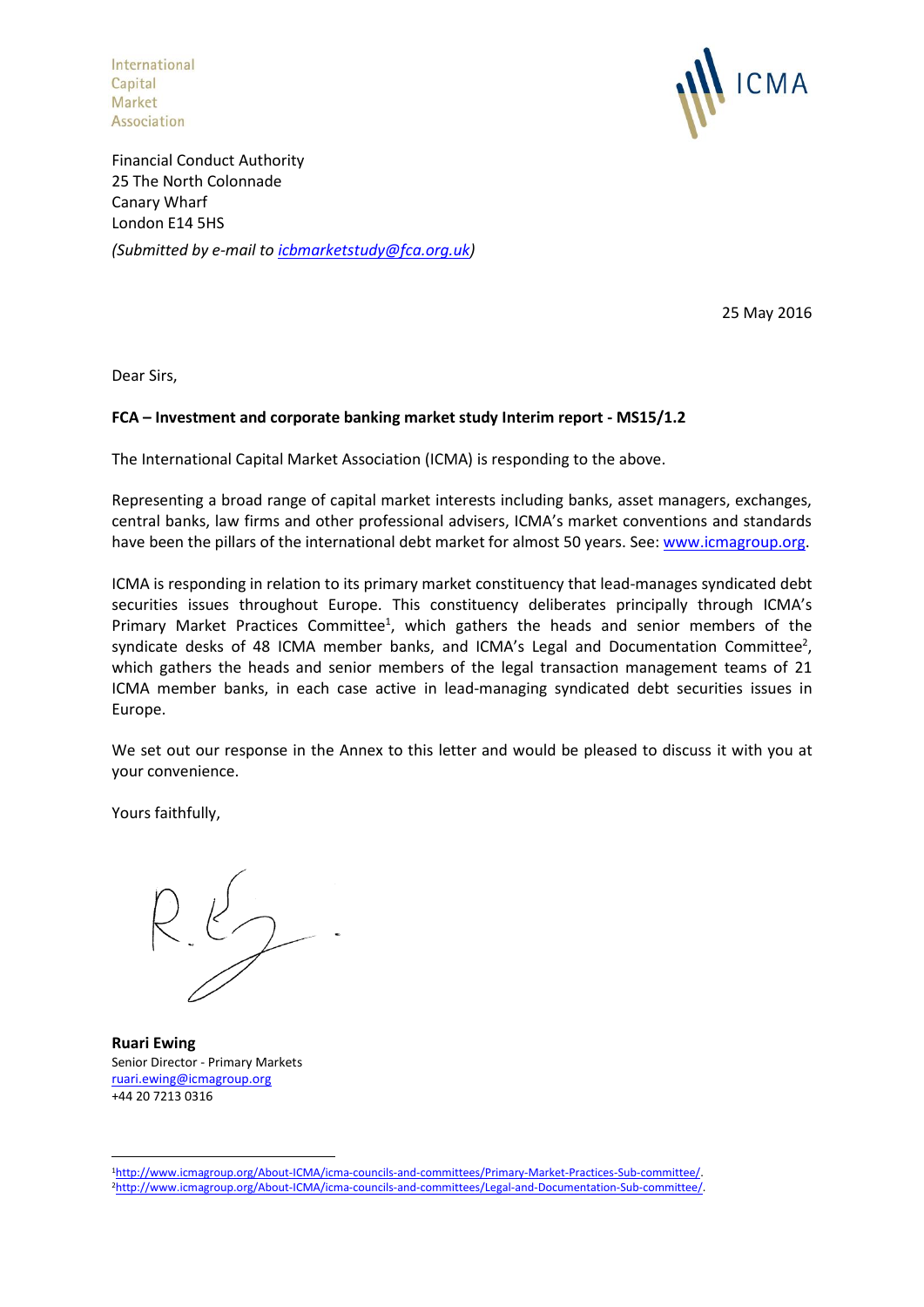# **Annex - Response**

### **General**

1. There is much material in the 377 pages of papers (excluding the Discussion Paper on IPO information availability) published by the FCA in the context of the Interim Report. The month and half consultation period in this respect contrasts with the 3-month consultation period allowed regarding the FCA's 42 page July 2014 Call for Inputs in this area.

# **Allocations**

**.** 

- 2. The Interim Report concludes that *"Allocations of shares in IPOs are skewed towards buy-side investors from whom banks derive greater revenues from other business lines"* but then notes that the FCA will *"investigate further with individual banks where our analysis raises questions about conflict management in IPO allocations"*. One looks forward to the completed FCA analysis in this respect.
- 3. The Interim Report notes that FCA focused on IPOs *"because the relevant IPO allocation books were readily available and it was in the context of IPOs where stakeholders raised the greatest concern regarding allocations"* but that FCA *"also considered whether the issues [FCA] have identified in IPOs have any read across into DCM"*, noting FCA *"did not observe any material difference in approach to allocation practices in the context of DCM"*. FCA however specifically welcomes *"views on whether there is any read across of [FCA] findings on IPOs to DCM allocations"*.
- 4. In respect of any DCM read-across, DCM generally has very different characteristics from ECM (and not just specifically in primary issuance). Some primary DCM aspects are covered in various ICMA materials (including referring to DCM allocation policies and to DCM lead managers seeking to account for the interests of their borrower clients when allocating bonds on new issues): #13-17 of Appendix A12 in the ICMA Primary Market Handbook<sup>3</sup>; #9, 15, 27-29 of the ICMA August 2014 MiFID II consultation paper response<sup>4</sup>; and at #30-35 of the ICMA January 2015 FEMR response<sup>5</sup> (including notably that some large investors benefit from legitimate buying power as borrowers naturally have an interest in such investors being well allocated in their transactions). It is however difficult to provide input meaningfully further beyond the transaction-level DCM data and other DCM input already provided to the FCA (bearing in mind the IPO analysis is still subject to FCA completion as noted above and absent the rationale for the FCA's above view of no material difference in the DCM context).
- 5. The Interim Report notes *"that in October 2015, the Investment Association issued Guidelines for New Issue Transactions in Fixed Income which included guidelines on disclosure of post-allocation statistics"*. In this respect, initial ICMA staff comments on these Guidelines were shared with Investment Association and FCA staff in October 2015.
- 6. In terms of the Interim Report's specific questions Q5 and Q6 *("What additional steps should we be taking, consistent with MiFID II, to help address the concerns we have raised?"* / *"Are there*

<sup>&</sup>lt;sup>3</sup> <http://www.icmagroup.org/Regulatory-Policy-and-Market-Practice/Primary-Markets/ipma-handbook-home/>

<sup>4</sup> [http://www.icmagroup.org/assets/documents/Maket-Practice/Regulatory-Policy/MiFID-Related-Documents/MiFID2---ICMA-Combined-](http://www.icmagroup.org/assets/documents/Maket-Practice/Regulatory-Policy/MiFID-Related-Documents/MiFID2---ICMA-Combined-Response-to-ESMA-CP-2014-08-01-(ICMA-Website-version).pdf)[Response-to-ESMA-CP-2014-08-01-\(ICMA-Website-version\).pdf](http://www.icmagroup.org/assets/documents/Maket-Practice/Regulatory-Policy/MiFID-Related-Documents/MiFID2---ICMA-Combined-Response-to-ESMA-CP-2014-08-01-(ICMA-Website-version).pdf)

<sup>5</sup> <http://www.icmagroup.org/assets/documents/Regulatory/ICMA-FEMR-CD-response-14-January-2015.pdf>